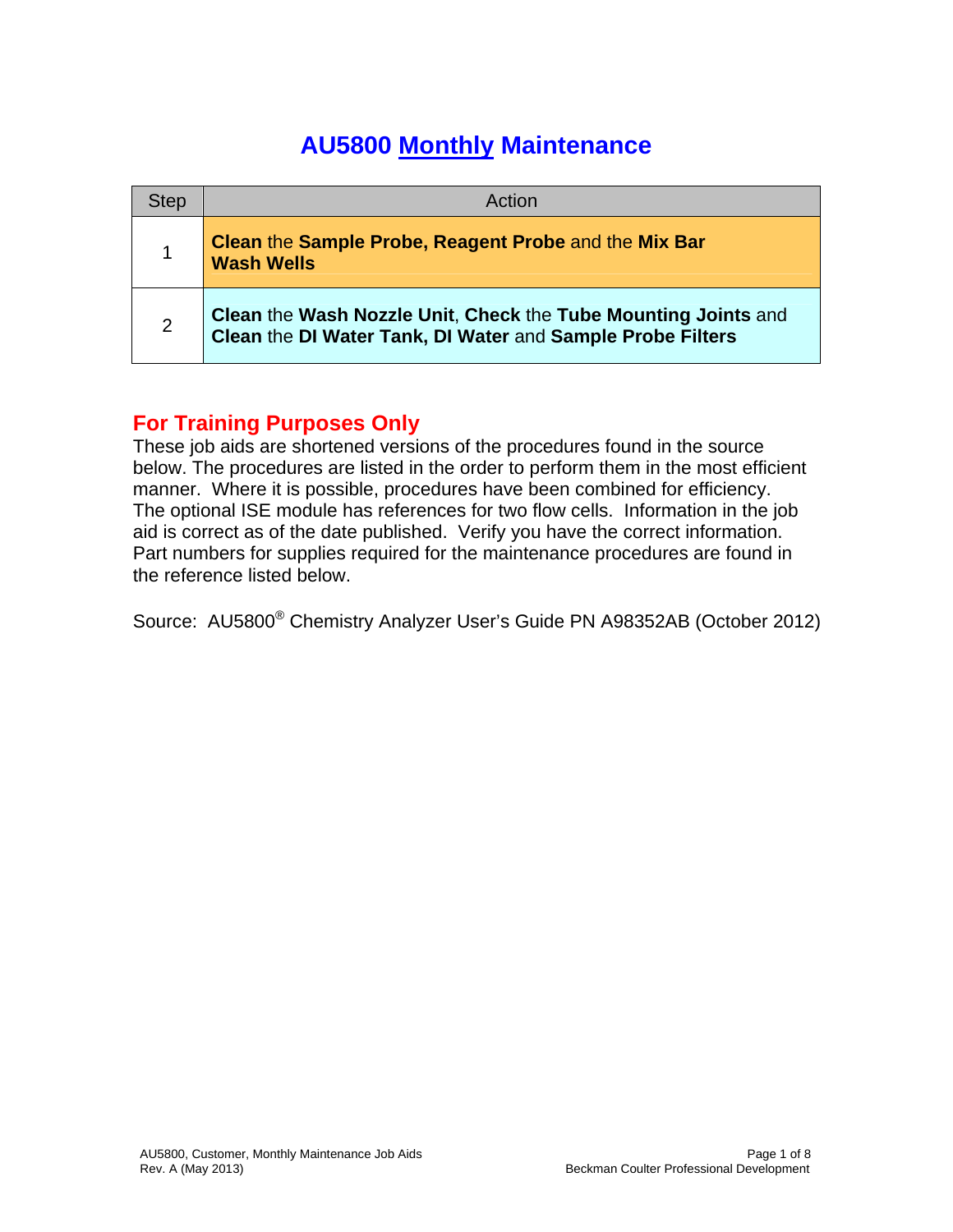## Document Disclaimers

| <b>Document</b><br><b>Disclaimers</b>        | This document is not intended to replace the information in your<br>User's Guides, Quick Response Guide or other product<br>documentation. Information in the User's Guide and Quick<br>Response Guide supersedes information in any other manual.                                                                                                   |
|----------------------------------------------|------------------------------------------------------------------------------------------------------------------------------------------------------------------------------------------------------------------------------------------------------------------------------------------------------------------------------------------------------|
| <b>Warnings</b><br>and<br><b>Precautions</b> | Read all product manuals and consult with Beckman Coulter<br>trained personnel before attempting to operate the instrument.                                                                                                                                                                                                                          |
|                                              | Beckman Coulter, Inc. urges its customers and employees to<br>comply with all national health and safety standards such as the<br>use of barrier protection. This may include but is not limited to,<br>protective eyewear, gloves, suitable laboratory attire when<br>operating or maintaining this or any other automated laboratory<br>equipment. |
| Intention for<br><b>Use</b>                  | This document is not intended to replace the information in<br>your User's Guide and Quick Response Guide. Information<br>in the User's Guide supersedes information in any other<br>manual.                                                                                                                                                         |
| <b>Revision</b><br><b>Status</b>             | Rev. A (May 2013)<br>Software version 4.11                                                                                                                                                                                                                                                                                                           |
| <b>Trademarks</b>                            | AU5800 <sup>®</sup> Chemistry Analyzer                                                                                                                                                                                                                                                                                                               |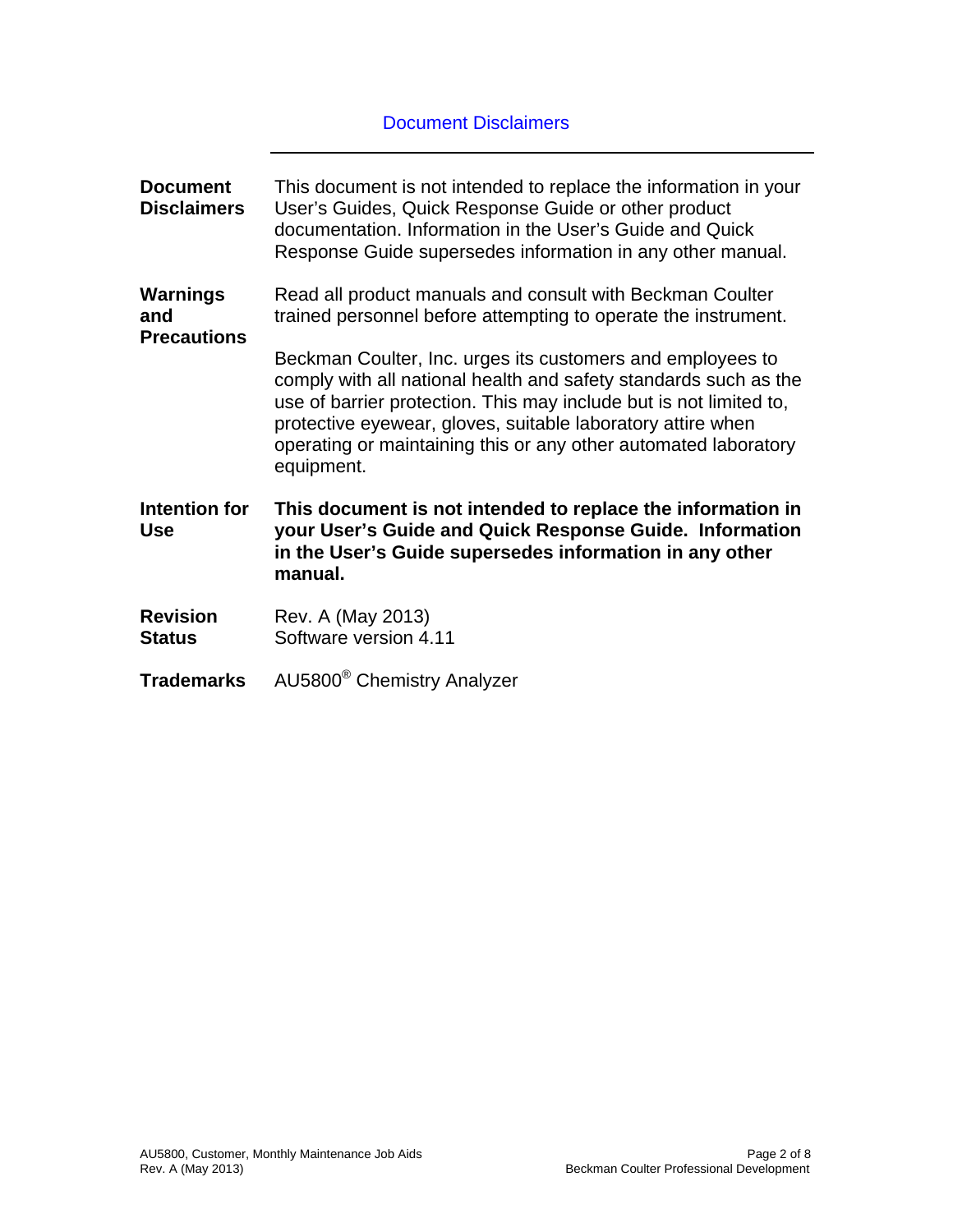

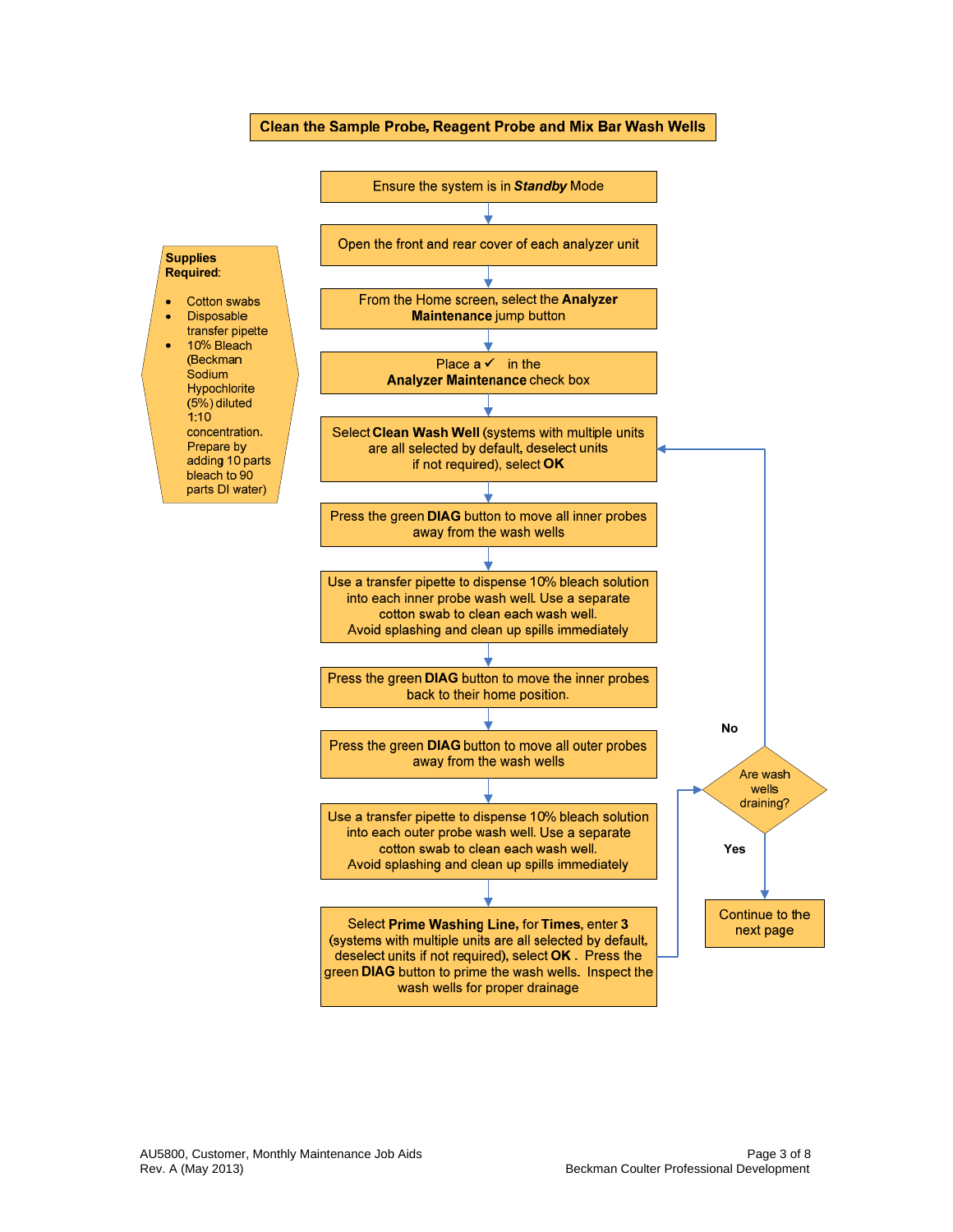## **Clean the Sample Probe, Reagent Probe and Mix Bar Wash Wells** continued page 2

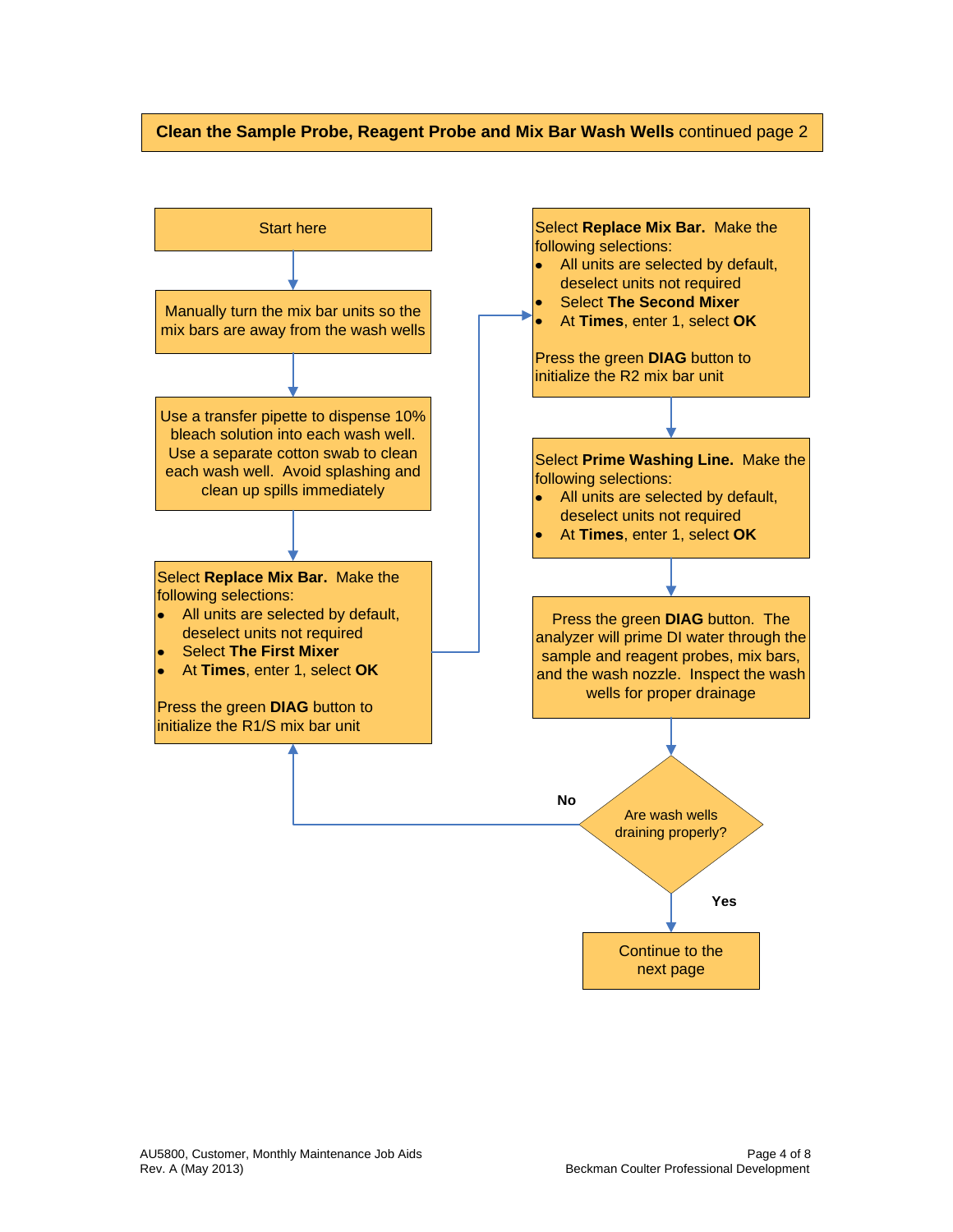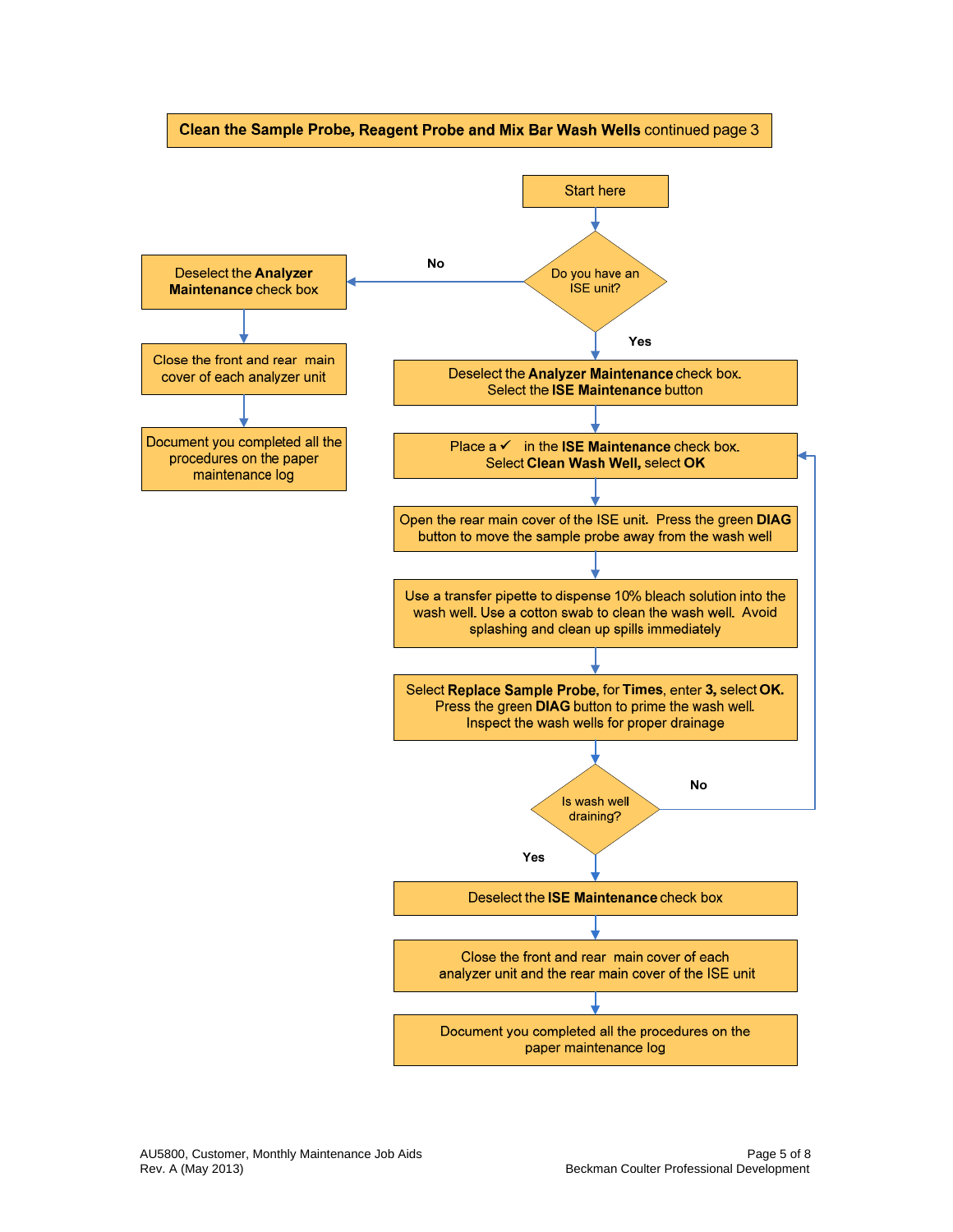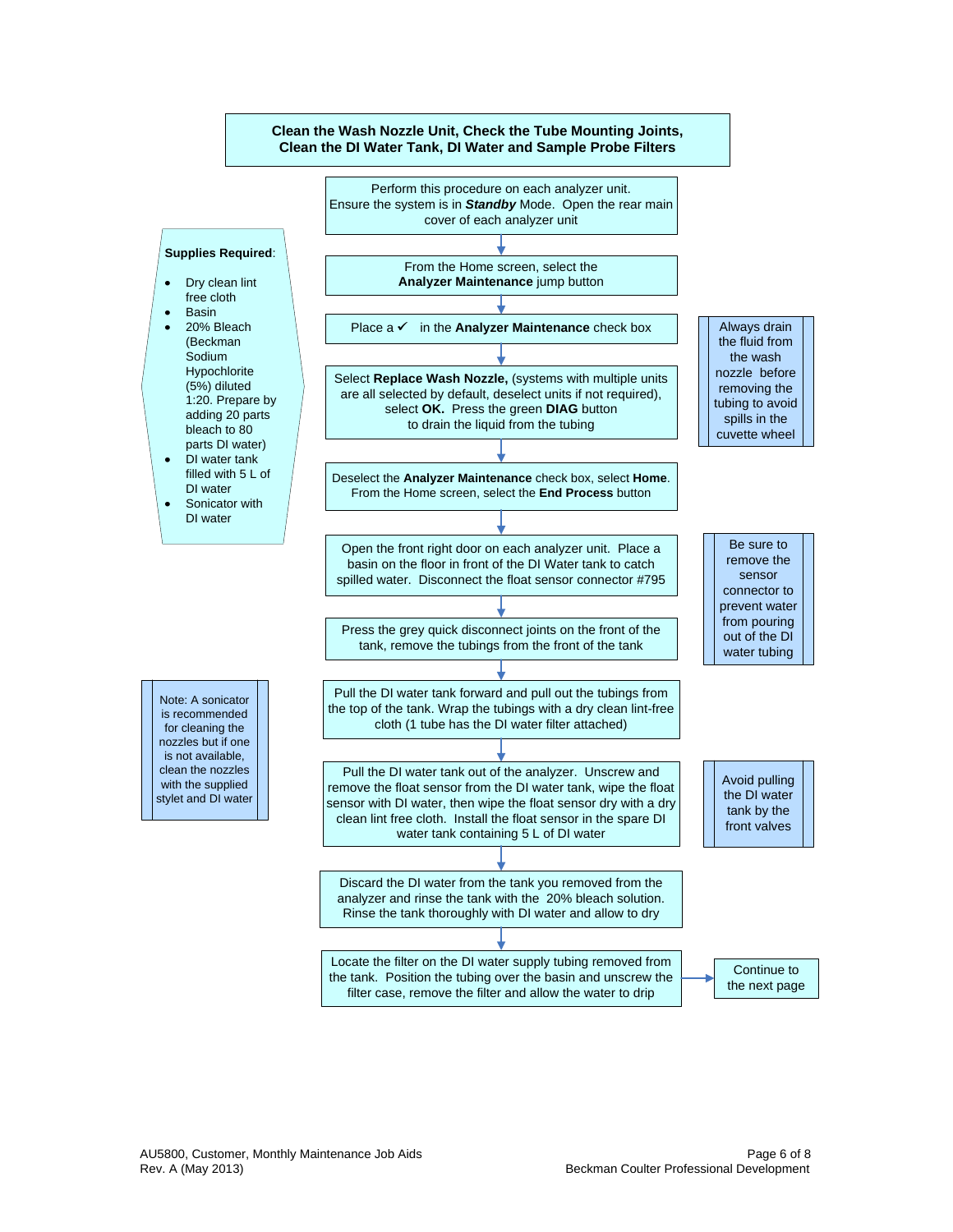